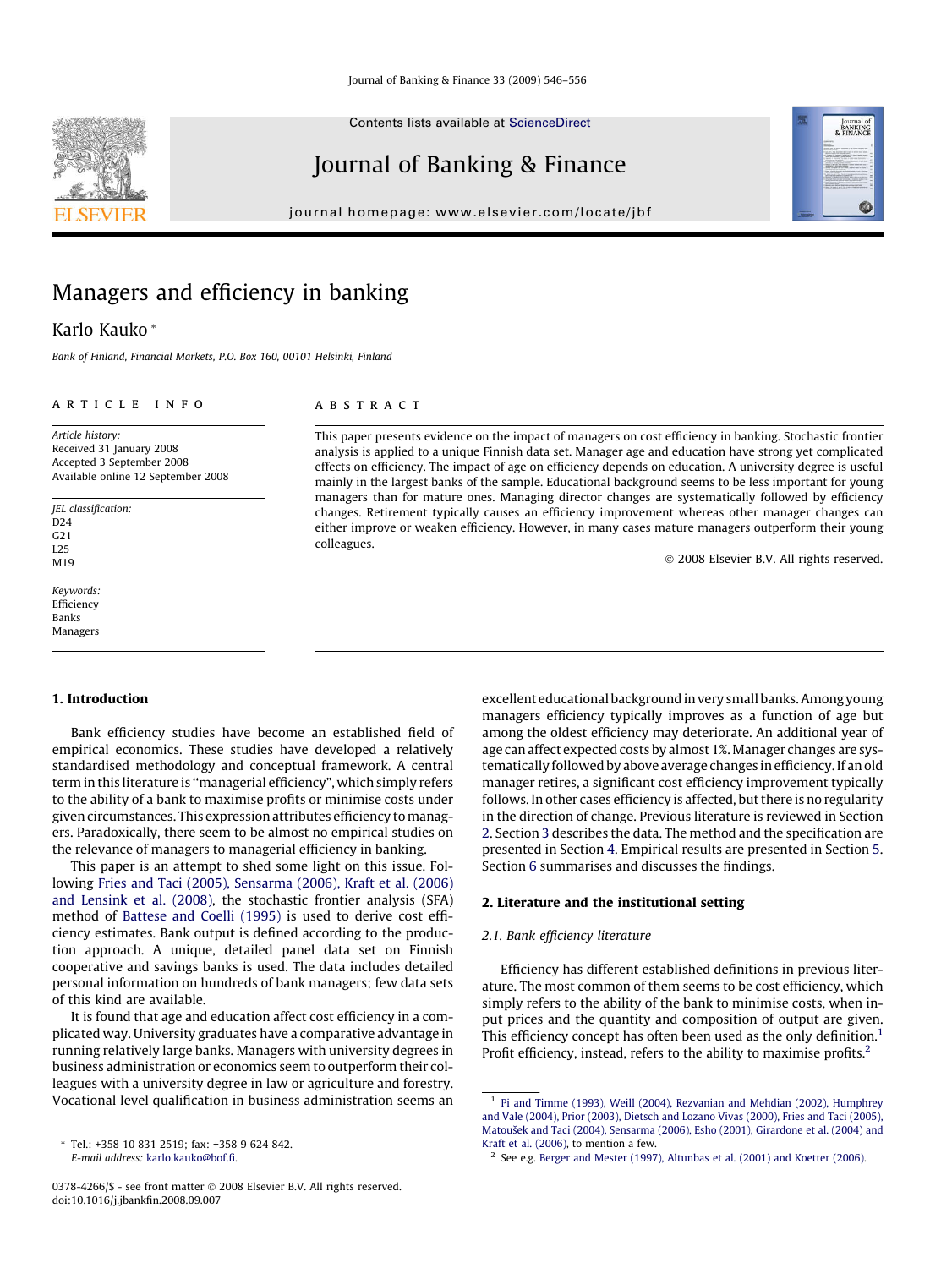<span id="page-1-0"></span>In most efficiency analyses the logarithmic objective is regressed on variables that would affect the value of the objective function of a fully efficient institution; for instance, logarithmic costs are normally regressed on different transformations and interactions of input prices, output quantities and possible other variables. Stochastic frontier analysis (SFA) is one of the most popular methods. SFA decomposes the error term into the expected value of inefficiency and random variation, such as measurement error. The random error may be either positive or negative. In cost functions the inefficiency term cannot be negative because it increases costs. The cost function of a completely efficient institution is called the efficient frontier.

Many studies on the determinants of efficiency use a two-stage approach. First, efficiency scores are estimated by using the SFA. As a second step the statistical interrelationship between efficiency and its potential determinants is analysed using other methods.<sup>3</sup> This approach may lead to biased results if the determinants of efficiency correlate with variables included in the cost function. The method of [Battese and Coelli \(1995\)](#page-10-0) estimates the impact of inefficiency determinants simultaneously with the efficient frontier itself by using an iterative maximum likelihood procedure. Each observation of the sample is assigned an inefficiency estimate that partly depends on these determinants. In recent years the method has been gaining ground in bank efficiency literature. Its presumably superior ability to provide estimates on different determinants of banks' cost efficiency has been used by [Fries and Taci \(2005\), Sensarma \(2006\),](#page-10-0) [Kraft et al. \(2006\) and Lensink et al. \(2008\)](#page-10-0). These papers largely concentrated on the impact of ownership. [Williams and Nguyen \(2005\)](#page-10-0) used the method in their analysis on profit efficiency and bank governance.

In addition to ownership and governance structures, several other factors have been found to predict bank efficiency. These factors include home country legal traditions, balance sheet structure and size ([Pestana Barros et al., 2007\)](#page-10-0), labour, ATMs and the ability to maximise deposits per branch [\(Valverde et al., 2007](#page-10-0)) and investments in IT services or computer hardware ([Beccalli, 2007\)](#page-10-0).

As to measuring output, banking may be one of the most difficult industries. The production approach assumes that the bank produces certain financial services, such as loans, deposits and payment intermediation. The choice of services included in the output vector is often based on subjective discretion. It has been commonplace to use the number of accounts and loans as output indicators. Bank costs are defined as personnel and other operational costs. Interest expenditure is ignored. This approach used to be very commonplace.<sup>4</sup> Its popularity seems to have declined, but it has been used by at least [Prior \(2003\).](#page-10-0)

Input prices are essential to efficiency estimations. It has been commonplace to calculate the price of inputs at the bank level. However, in a perfectly competitive market all banks in the same market should face identical factor prices. If the market is not perfectly competitive, factor prices should be endogenous. [Mountain](#page-10-0) [and Thomas \(1999\)](#page-10-0) may have been the first to discuss these issues in detail. Bank specific input price proxies are particularly misleading in cost function estimations ([Koetter, 2006\)](#page-10-0). One method to avoid the problem is to calculate averages for each geographic area and to use the average for all the banks of the region, as [Koetter](#page-10-0) [\(2006\) and Bos and Kool \(2006\)](#page-10-0) did.

This paper analyses the impact of manager characteristics on bank efficiency. A few person related factors are measurable. The human capital theory pioneered by [Becker \(1962\)](#page-10-0) assumes that education creates valuable human capital. The signalling theory, largely due to [Spence \(1973\),](#page-10-0) assumes that skilled individuals acquire education to signal their type. Testing the theories against each other is difficult because they both yield rather similar empirical predictions. [Riley \(2001\)](#page-10-0) reviews the empirical evidence and the findings seem to be conflicting. Both theories suggest that manager education should correlate with bank efficiency. [Holm](#page-10-0)[strom \(1982\)](#page-10-0) argues that career concerns motivate young employees, making them work hard during the early stages of career. Hence, we might expect young managers to outperform their mature colleagues.

Perhaps surprisingly, there seem to be very little econometric research on the impact of manager characteristics on bank performance. However, CEO shareholdings weaken cost efficiency among US banks ([Pi and Timme, 1993\)](#page-10-0). Branch manager turnover correlates with bad loans, presumably because local management gradually accumulates tacit knowledge on local borrowers [\(Ferri,](#page-10-0) [1997\)](#page-10-0). As to non-bank financial institutions, the impact of fund manager educational background on the performance of a securities portfolio has been analysed [\(Gottesman and Morey, 2006; Che](#page-10-0)[valier and Ellison, 1999\)](#page-10-0).

Cooperative banks may have an informational advantage over limited liability banks because members of credit cooperatives normally live in the same community, and they are often engaged in similar activities. If default by one debtor causes losses to peers, borrowers would monitor each other in joint-liability arrangements [\(Ghatak, 2000\)](#page-10-0). Alternatively non-borrower members may monitor debtors ([Banerjee et al., 1994](#page-10-0)). Australian credit cooperatives seem to pass on the benefits of cost efficiency to members by lowering their interest rate spreads [\(Esho, 2001](#page-10-0)).

#### 2.2. The institutional setting

Finnish cooperative banks belong to two groups. Members of the consortium of cooperative banks (OP group) operate in very close cooperation and they are even responsible for each others' debts. Local cooperative banks did not join the consortium. Both groups are subject to the same Cooperative Bank Act. Each member of a cooperative bank has one vote in the members' meeting. Being the highest decision making body of the institution, the meeting chooses the supervisory board, which chooses the managing director.

The Savings Bank Act stipulates that the objective of these institutions is to promote saving. The managing director is chosen by the board, which is nominated by the trustees of the savings bank. The trustees are elected either directly or indirectly by depositors. Hence, managers' principals represent depositors. Savings banks have no owners in the strict sense of the word.

With the exception of a few savings and local cooperative banks, each bank of the sample has branches in one geographic region only. Their service mixes are rather similar and they offer retail financial services to households and small businesses.

# 3. The data

The banks of the sample are small by any standards, which is no problem. In a very small organisation every employee may report directly to the managing director, making managerial skills easier to detect than in large organisations. The data set contains information on 309 Finnish savings and cooperative banks for which data are available for the years 1999–2004; this balanced part of the sample consists of 1854 observations. In addition, the 1999 data contains 12 banks that were involved in mergers by December 2004. In each of the six mergers the number of banks was reduced by one, implying that the number of sample banks diminished from 321 to 315. The year during which the merger took place is always excluded from the sample because the treatment of profit

 $3$  See e.g. [Bonin et al. \(2005\), Bos and Kool \(2006\), Clark and Siems \(2002\), Kwan](#page-10-0) [\(2006\), Carbo et al. \(2002\) and Girardone et al. \(2004\)](#page-10-0).

<sup>&</sup>lt;sup>4</sup> See Appendix A of the review article of [Clark \(1988\)](#page-10-0).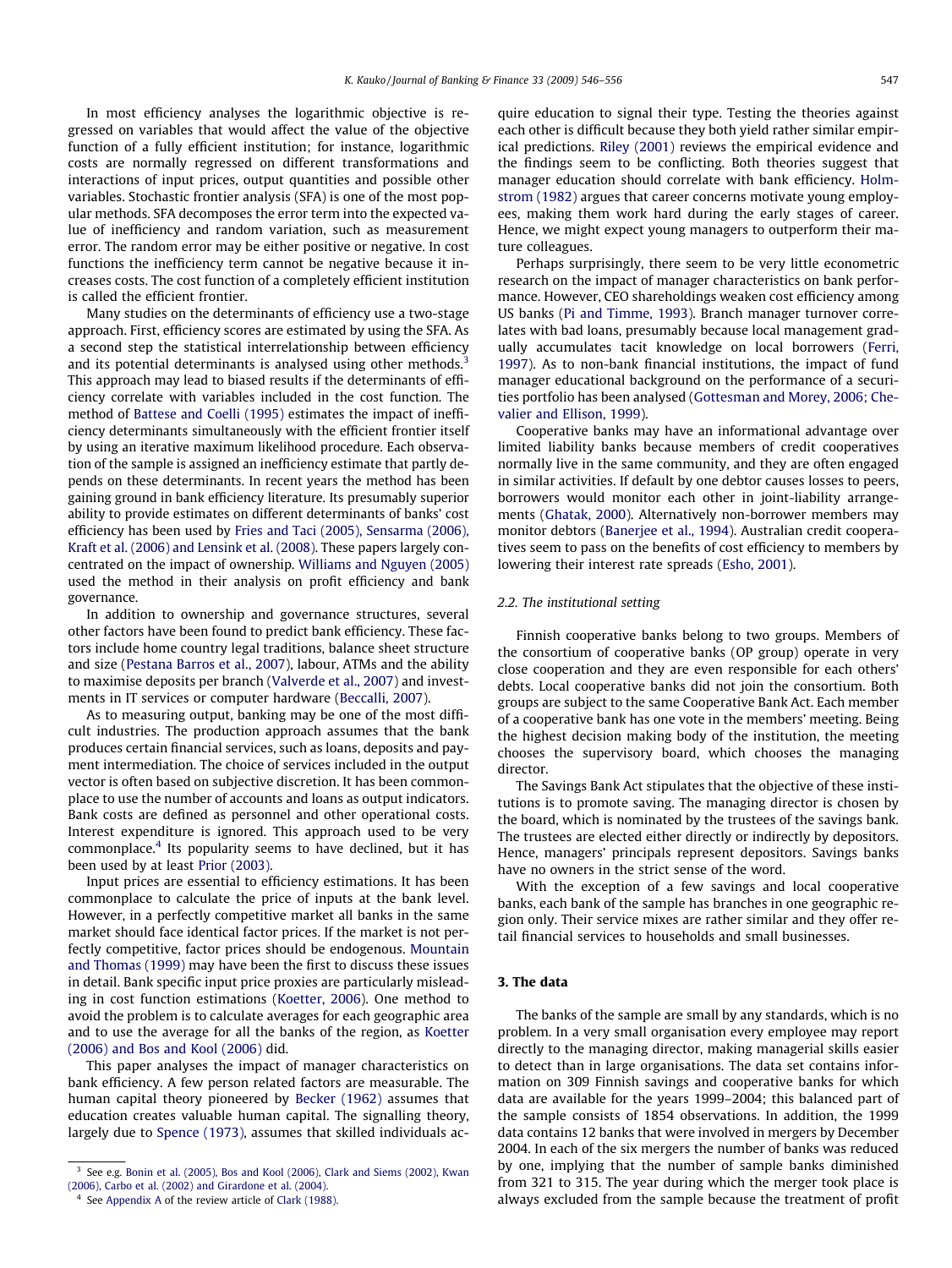and loss account items is complicated, depends on the case and might bias cost data. In total, the sample consists of 1903 observations. The 1999 sample consists of 242 member banks of the consortium of cooperative banks, 42 local cooperative banks and 37 savings banks.

Accounting data are from a confidential Financial Supervision Authority (FSA) database, and they are more detailed than information found in public sources. As explained in Section [2.2](#page-1-0), the banks can be divided into three different groups. Two of these three groups are denoted with dummy variables (Group 1, Group 2). Because of data confidentiality the identity of these groups cannot be disclosed. Data on banks' managing directors are also from a confidential FSA database. The data contain the name and the date of birth of former and current board members and managing directors of all the supervised entities. Precise dates when the person assumed the position and when the tenure ended are also recorded. These data are complete. Moreover, the database contains information on managers' education, but unfortunately in about 36% of cases this information has not been reported. In the following analyses, managers' education is characterised by the following six dummy variables;  $UAgSiI = +1$  if the manager has a university degree in agriculture and/or silviculture, zero otherwise; UBus-Econ = university degree in business administration, economics or finance, ULaw = university degree in law, UOther = university degree in other disciplines (typically in social sciences), Voc-Bus = vocational qualification in business administration, Other = other non-university education (typically in agriculture). Manager specific data always refer to the person who was in charge as of 1st of January (See Table 1).

Managers whose education is not reported are typically in charge of relatively small institutions. The median real Tier1 capital in millions of 2004 euros is 5.0 for banks whose manager's education is not reported, 4.1 for banks with a managing director without university degree and 8.4 for banks whose managers have university degrees. This may imply that relatively many managers whose education is not reported have no university degrees. In the following, this group is the reference case when educational dummy variables are used.

Three manager tenure length dummies are defined. Less2y equals +1 if the manager has held the position for less than two years as of 1st of January. Less5y equals +1 if the manager has held the position for at least two but less than five years. Over15y denotes cases where the manager has held the position for more than 15 years. The age of the manager is calculated by subtracting the year of birth from the current year.

The production approach is used to define bank output. The intermediation approach and the value added approach consider interest expenditure an ordinary cost, which would not be a meaningful assumption in the case of these banks. At least in savings banks, deposit rate maximisation might be a reasonable objective.

Banks are assumed to have four outputs, namely transaction account deposits, other deposits, housing loans and other claims on the public and public sector entities. These outputs are measured in monetary volumes. Transaction accounts may be a satisfactory proxy for the amount of payment services. Housing loans are defined as loans secured by mortgages on residential property. Other loans are calculated by subtracting housing loans from the balance sheet item ''claims on the public and public sector entities". Each balance sheet item is calculated as the average of the four quarterly observations of the year. Variables are made real by dividing them by the wholesale price index. The data are described in Table 2.

Because exogenous input prices are preferable to bank-specific estimates in cost efficiency estimations ([Mountain and Thomas,](#page-10-0) [1999; Koetter, 2006\)](#page-10-0), input prices are assumed to be equal for all banks in the same region. Unlike in many previous contributions, input prices are from general statistical sources. Labour costs are based on the wage index of financial sector employees. This index is adjusted by taking into account the mandatory pension insurance fee. The GDP deflator of the sector ''services to the business sector and real estate" is the second input price; it includes services related to IT, marketing, legal issues, real estate, human resources management, security, etc.

Factor price statistics are not available by region. Geographic factors are controlled for by ten dummy variables. Nine dummy variables (G1–G9) denote the first digit of the postal code. Areas close to the capital with postal codes beginning with 0 remain the reference case. Factor prices may differ between urban and other areas; a dummy variable (G-Urban) denotes banks headquartered in urban municipalities with more than 50000 inhabitants. These dummy variables also capture any other type of variation across regions. The geographic distribution of banks is presented in [Table 3.](#page-3-0)

#### Table 1

Descriptive statistics on managers

|                     | <b>UAgSil</b> | <b>UBusEcon</b> | ULaw  | UOther | VocBus | Other | Missing |
|---------------------|---------------|-----------------|-------|--------|--------|-------|---------|
| Share in 1999       | 4.4%          | 11.8%           | 11.5% | 4.0%   | 19.9%  | 9.7%  | 38.6%   |
| Share in 2004       | 5.4%          | 12.5%           | 12.8% | 5.1%   | 18.5%  | 9.9%  | 35.8%   |
| Average age in 1999 | 44            | 46              | 44    | 47     | 49     | 52    | 49      |
| Average age in 2004 | 48            | 49              | 48    | 49     | 52     | 52    | 51      |

The proportion of different educational achievements in the sample.

The average age of managers according to education.

321 banks in 1999, 315 banks in 2004.

#### Table 2

#### Distribution of variables

|                          | 10 percentile | Lower quartile | Median | Upper quartile | 90 percentile |
|--------------------------|---------------|----------------|--------|----------------|---------------|
| Loans excl housing loans | 4779          | 9708           | 16282  | 29466          | 56923         |
| Housing loans            | 4089          | 7343           | 13548  | 29344          | 76305         |
| Transaction deposits     | 4221          | 8604           | 17983  | 40320          | 83840         |
| Other deposits           | 3928          | 7625           | 16187  | 30567          | 59192         |
| Tier1 capital            | 1735          | 2927           | 5227   | 9331           | 18172         |
| Costs                    | 308           | 502            | 822    | 1504           | 3314          |
| Age of the manag dir     | 39            | 44             | 50     | 55             | 58            |

Thousands of real 2004 euros, 1903 observations.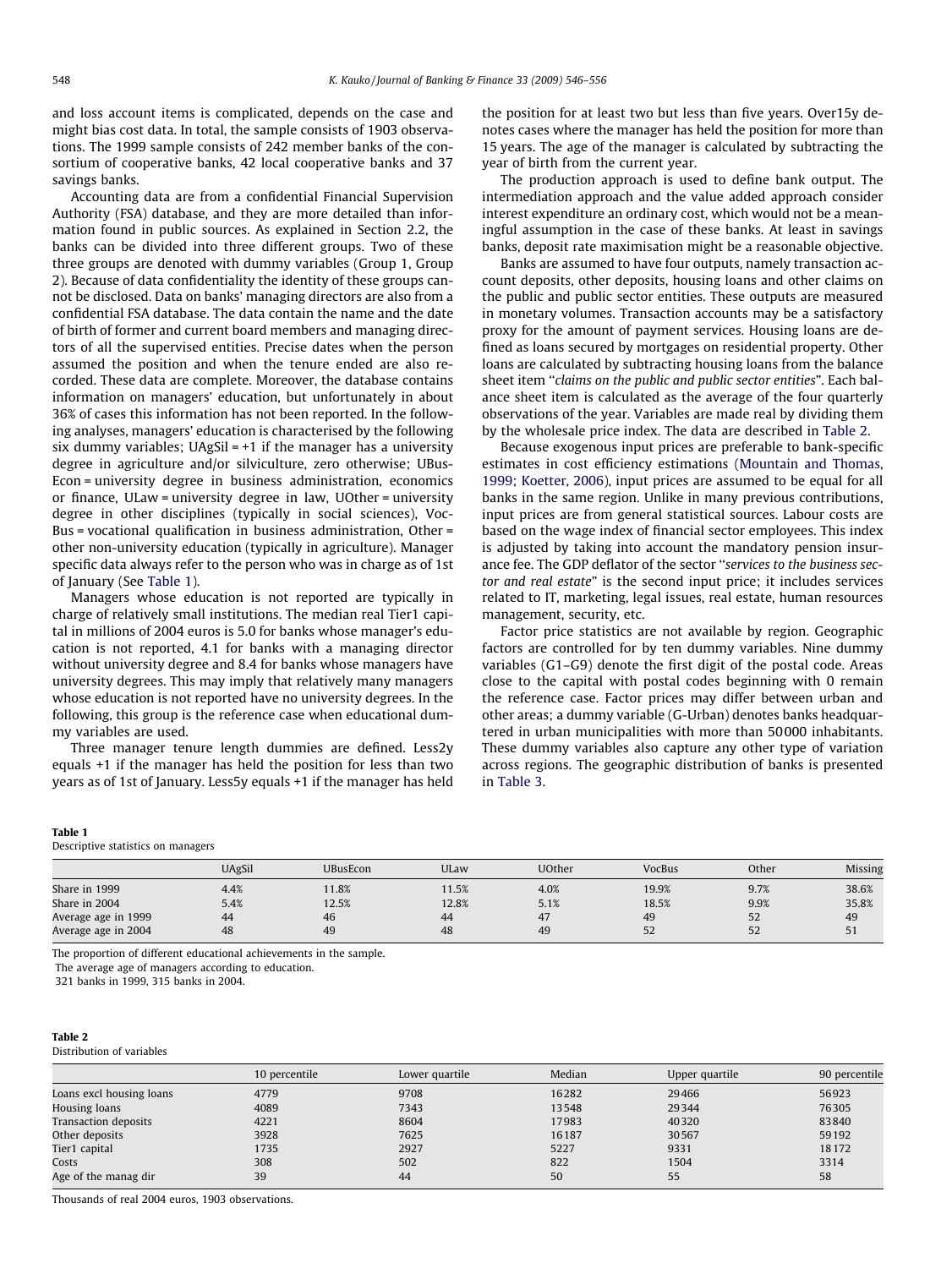<span id="page-3-0"></span>Table 3 Geographic distribution of sample banks

| Region        | Non-Urban | Urban          | Banks in total |
|---------------|-----------|----------------|----------------|
| $\Omega$      | 13        | $\Omega$       | 13             |
|               | 26        |                | 26             |
| 2             | 45        | $\overline{2}$ | 47             |
| 3             | 53        |                | 54             |
| 4             | 16        | $\overline{2}$ | 18             |
| 5             | 20        | $\overline{2}$ | 22             |
| 6             | 48        |                | 49             |
| 7             | 27        |                | 28             |
| 8             | 34        |                | 35             |
| 9             | 21        | $\overline{2}$ | 23             |
| Whole country | 303       | 12             | 315            |

Bank costs are measured by the profit and loss account item "administrative expenses". This cost item contains personnel costs, ICT costs, marketing expenditure, office supplies, etc. for the whole year; no quarterly data are used. This concept does not include ''other operating expenses", which mainly consists of real estate costs and statutory fees, such as contributions to the deposit insurance fund and fees charged by the FSA. These statutory fees are not particularly relevant to cost efficiency because they could not be legally avoided without suspending operations. Excluding real estate costs may be more problematic but including them would pose even more problems. Small Finnish banks often use rental real estate, mainly business property, as an investment asset. In the light of book values, about 47% of sample banks' real estate was not used by the banks themselves. Real estate is not necessarily marked to the market, implying that even its true quantity is unknown. It is probably consistent to ignore real estate both as an output and as an input. To make things even more complicated, certain banks own their own offices whereas some of them use rental premises. In the former case the opportunity cost of capital invested in brick and mortar may be substantial, but this cost item cannot be found on the profit and loss account. The interest expenditure of funding these assets is not included in costs in the production approach. Some banks use rented offices, making their real estate expenses more visible yet non-comparable to banks in their own premises. The safest way to avoid these problems is to ignore real estate costs.

#### 4. The model

It is far from obvious that savings banks and cooperative banks would maximise profits. Hence, this paper focuses solely on cost efficiency. Inefficiencies in banks are estimated by applying the [Battese and Coelli \(1995\)](#page-10-0) stochastic frontier estimation to a cost function. The logarithmic administrative expenses of the bank i period  $t$  is assumed to equal

$$
Ln(c_{it}) = f(Q_{it}, p_t, k_t) + V_{it} + U_{it}, \qquad (1)
$$

where  $f$  is the so-called deterministic kernel, i.e. the costs of a fully efficient institution in absence of random factors, which is a function of the output vector  $Q_{it}$ , the input price vector  $p_t$  and control variables  $k_t$ .  $V_{it}$  is a normally distributed random error with mean zero.  $U_{it}$  is the expected value of undue costs caused by inefficiency conditional on total error, as defined by [Jondrow et al.](#page-10-0) [\(1982\)](#page-10-0).

$$
U_{it} = m_{it} + W_{it}, \qquad (2)
$$

where  $W_{it}$  is a random variable, such that  $U_{it}$ s are non-negative truncations of the distribution  $N(m_{it},\sigma^2)$ , when  $m_{it}$  is defined as

$$
m_{it} = \delta_0 + \sum_{j=1}^{N} Z_{jit} \delta_j,
$$
\n(3)

where  $Z_{ijt}$  is the *j*th inefficiency determinant (*Z* variable) of the bank  $i$  year t and  $\delta s$  (delta coefficients) are parameters to be estimated. If  $m_{it} \geq 0$ , it is also the mode of the distribution. In the following,  $m_{it}$ will loosely be called the mode, even though whenever  $m_{it}$  is negative it does not even belong to the support of  $U_{it}$ .

Possible differences in input prices between regions can be taken into account in the deterministic kernel by introducing geographic effects as simple dummy variables, as interactions with outputs, and as interactions with relative input prices (see Appendix A). Any other regional factors may affect the coefficients of the geographic dummy variables, which should not be a problem.

The cost function is the standard translog specification complemented with trigonometric terms. The importance of trigonometric terms is stressed by e.g. [Huang and Wang \(2004\), Humphrey](#page-10-0) [and Vale \(2004\) and Kraft et al. \(2006\).](#page-10-0) Following numerous contri-butions,<sup>5</sup> Fourier terms are applied only for outputs. Following [Ber](#page-10-0)[ger and Mester \(1997\) and Kraft et al. \(2006\)](#page-10-0), linear homogeneity in input prices is imposed on the cost function by dividing both costs and other factor prices by one factor price, which in this case is the GDP deflator of services to the business sector  $(p_2)$ . The final specification is

$$
\begin{split}\n[\text{Ln}(C/p_{2}) &= \beta_{0} + \sum_{i=1}^{4} \beta_{i} \text{Ln}(Q_{i}/p_{3}) + \theta_{0} \text{Ln}(p_{1}/p_{2}) \\
&+ \sum_{i=1}^{4} \theta_{i} \text{Ln}(Q_{i}/p_{3}) \text{Ln}(p_{1}/p_{2}) + \theta_{5} \{\text{Ln}(p_{1}/p_{2})\}^{2} \\
&+ \sum_{i=1}^{4} \sum_{j=i}^{4} \Psi_{ij} \text{Ln}(Q_{i}/p_{3}) \text{Ln}(Q_{j}/p_{3}) + \varpi_{1} T + \varpi_{2} T^{2} \\
&+ \sum_{i=1}^{4} \Lambda_{i} \text{TLn}(Q_{i}/p_{3}) + \alpha T \text{Ln}(p_{1}/p_{2}) + \sum_{i=1}^{10} \zeta_{i} G_{i} \\
&+ \sum_{i=1}^{10} \sum_{j=1}^{4} \mu_{ij} G_{i} \text{Ln}(Q_{j}/p_{3}) + \sum_{i=1}^{10} \phi_{i} G_{i} \text{Ln}(p_{1}/p_{2}) \\
&+ \sum_{i=1}^{4} \Omega_{i} \sin(Y_{i}) + \sum_{i=1}^{4} \xi_{i} \cos(Y_{i}) + \sum_{i=1}^{4} \sum_{j=i}^{4} \eta_{ij} \sin(Y_{i} + Y_{j}) \\
&+ \sum_{i=1}^{4} \sum_{j=i}^{4} \Gamma_{ij} \cos(Y_{i} + Y_{j}) + \sum_{i=1}^{4} \sum_{j=i}^{4} \sum_{k=j}^{4} \xi_{ijk} \sin(Y_{i} + Y_{j} + Y_{k}) + Y_{ik} \cos(Y_{i} + Y_{j} + Y_{k}) + U + V.\n\end{split}
$$
\n(4)

The first five lines include all the terms of the translog cost function. The last three rows include the trigonometric add-on terms. C is the administrative expenses of the bank during the year in question,  $p_1$  is the labour cost index of the financial services sector,  $p_2$  is the GDP deflator of services to the business sector,  $p_3$  is the wholesale price index, Qs are the four outputs, T is the trend (1999 = 1),  $Y_i$  is the real output *i* ( $Q_i/p_3$ ) scaled between 0.1 $\Pi$  and 1.9 $\Pi$ <sup>6</sup>,  $G_i$  is the geographic dummy variable  $G_i$  when  $i$  < 10,  $G_{10}$  = G-Urban, U is the inefficiency term, V is the normally distributed error and all the Greek letters are parameters to be esti-

<sup>5</sup> [Altunbas et al. \(2001\), Girardone et al. \(2004\), Carbo et al. \(2002\) and Williams](#page-10-0) [and Nguyen \(2005\).](#page-10-0)

<sup>&</sup>lt;sup>6</sup> For each observation  $Y_i = 1.8\Pi[(Q_i/p_3) - \text{Min}(Q_i/p_3)]/[\text{Max}(Q_i/p_3) - \text{Min}(Q_i/p_3)]$  $[p_3]$  + 0.1*II*, where  $Y_i$  is the scaled output item *i*,  $Q_i$  is the original, nominal output,  $Min(Q_i/p_3)$  is the lowest value of real output  $Q_i/p_3$  in the whole sample of 1903 observations, Max $(Q_i/p_3)$  the largest real output and  $\Pi \approx 3.14159...$  Similar transformations have been used in bank efficiency estimations by e.g. [Carbo et al. \(2002\),](#page-10-0) [Altunbas et al. \(2001\), Williams and Nguyen \(2005\), Girardone et al. \(2004\), Berger](#page-10-0) [and Mester \(1997\) and Kraft et al. \(2006\)](#page-10-0). The endpoints close to 0 and  $2\Pi$  are normally excluded to avoid the problems discussed by [Gallant \(1981\).](#page-10-0)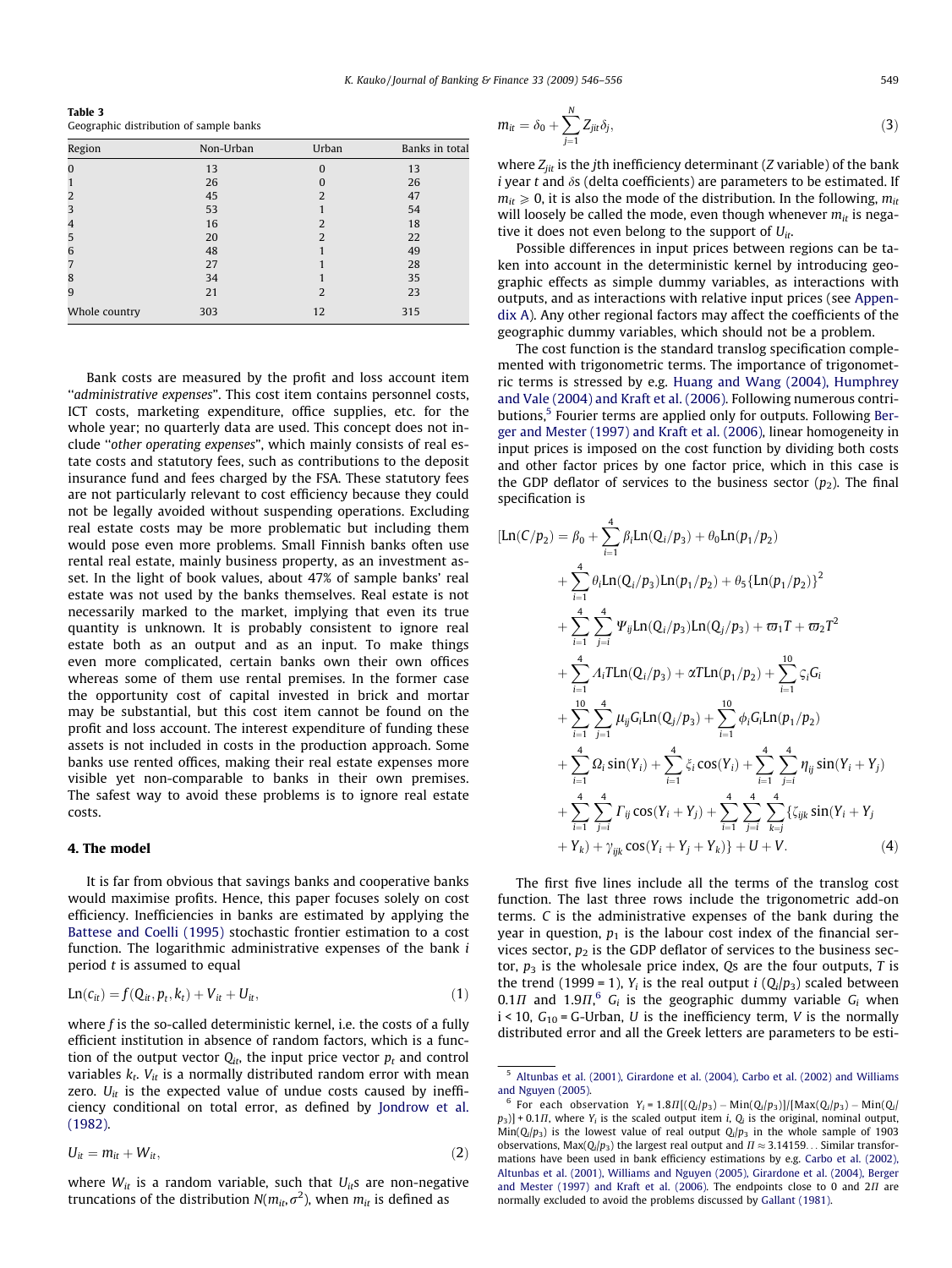<span id="page-4-0"></span>mated. The variables C, Q and Y are both bank and year specific whereas the variables  $p_1$ ,  $p_2$ ,  $p_3$  and T are year specific but common to all banks.

Efficiency is assumed to be determined as a function of several variables, most of them being related to the managing director. Both the signalling theory and the human capital theory predict that education should improve efficiency. Hence, we may expect that banks run by university graduates are more efficient. At least according to stereotypic beliefs, people may become less energetic and slower to adopt new ideas when they grow older. Moreover, people approaching retirement have almost no career concerns and they have less incentives to build reputation ([Holmstrom,](#page-10-0) [1982\)](#page-10-0). On the other hand, learning by doing has the opposite effect. Mature age persons have accumulated substantial amounts of work and life experience, which may help them to avoid misjudgements. Because this tacit knowledge may have a declining marginal impact on efficiency, and because the effect discussed by [Holmstrom \(1982\)](#page-10-0) may be particularly relevant only if retirement is relatively close, age is allowed to affect efficiency in a non-linear way; among the youngest efficiency may improve as a function of age, but after a certain number of years efficiency could begin to deteriorate.

Moreover, bank size, the two banking group dummy variables and trend are used as control variables. LnTier1 is the logarithmic real Tier1 capital, which is an indicator of bank size. The Tier1 capital was also calculated as the average of four quarterly observations. At least in the case of lending, it is an essential determinant of capacity. The balance sheet total would probably be a problematic size indicator because it is highly endogenous and largely determined by items classified as outputs, such as deposits and loans. Because there are relatively few hypotheses to be tested, a rather general specification is used. The most comprehensive specification is the following.

 $m_{it} = \delta_0 + \delta_1 G$ roup $1 + \delta_2 G$ roup $2 + \delta_3$  Trend  $\delta_4$  Age  $\delta_5$  Age<sup>2</sup>  $\phi + \delta_6$  UAgSil  $\phi + \delta_7$  UBusEcon  $\phi + \delta_8$  ULaw  $\phi + \delta_9$  UOther  $\phi + \delta_{10}$  VocBA  $\phi_1 + \delta_{11}$  Other  $\phi_2$  LnTier1  $*$  UAgSil  $\phi_1$ <sub>3</sub> LnTier1  $*$  UBusEcon  $\phi_1 + \delta_{14}$  LnTier1  $*$  ULaw  $+\delta_{15}$  LnTier1  $*$  UOther  $+\delta_{16}$  LnTier1

- \* VocBA +  $\delta_{17}$  LnTier1 \* Other +  $\delta_{18}$  LnTier1 \* Age +  $\delta_{19}$  Age
- \* UAgSil +  $\delta_{20}$  Age \* UBusEcon +  $\delta_{21}$  Age \* ULaw +  $\delta_{22}$  Age
- \* UOther +  $\delta_{23}$  Age \* VocBA +  $\delta_{24}$  Age \* Other +  $\delta_{25}$  LnTier1
- $+\delta_{26}$  Less2y  $+\delta_{27}$  Less5y  $+\delta_{28}$  Over15y.  $(5)$

Unlike in many other contributions, loan losses and non-performing loans are ignored. Loan losses of all the sample banks were negligible; they declined from 0.1% of claims on customers in 1999 to virtually zero in 2004. The estimation is based on the assumption that manager characteristics affect efficiency, not vice versa. In the light of numerous findings, this assumption is realistic. This issue will be discussed further in Sections [5.2 and 6.](#page-6-0)

# 5. Results

#### 5.1. Different specifications and inefficiency determinants

Various model specifications were estimated with the [Battese](#page-10-0) [and Coelli \(1995\)](#page-10-0) method. Some basic statistics on the results are presented in Table 4. Model 0 has the full deterministic kernel but no manager specific variables as efficiency determinants. In statistical terms, the performance is weak relative to models 1, 2 and 4–7, but efficiency estimates derived without manager specific information are needed in Section [5.2](#page-6-0).

The full-scale model 1 includes all the potential variables of the deterministic kernel and all the efficiency determinants of Eq. (5). The lambda coefficients in Table 4 measure the loss of statistical fit when variables are dropped off. In the light of these values, no other variables than the manager tenure length dummies can be excluded; this specification is numbered 2 and it can be used as the main model. Other blocks of Z variables seem to have statistically significant explanatory power. The high lambda value of model 3 indicates that geographic dummy variables are highly significant in the deterministic kernel.

As can be seen in [Table 5](#page-5-0), manager age seems to affect efficiency in a non-linear way, exactly as expected, even though the evidence is not particularly strong. Among the youngest efficiency improves as a function of age but among the oldest the opposite may be true, depending on education. Small banks are more likely to suffer from

| Table 4 |                  |
|---------|------------------|
|         | Model statistics |

| Model<br>no.   | <b>Excluded variables</b>                                                                | Determinants<br>of inefficiency<br>(Z variables) | Explanatory<br>variables in<br>the kernel | Average<br>inefficiency | Log<br>likelihood | Lambda<br>against<br>model 1 | P(lambda)<br>$\chi^2$<br>distribution | Gamma | LR test for<br>one sided<br>error | Prob of one<br>sided error,<br>mixed $\chi^2$ |
|----------------|------------------------------------------------------------------------------------------|--------------------------------------------------|-------------------------------------------|-------------------------|-------------------|------------------------------|---------------------------------------|-------|-----------------------------------|-----------------------------------------------|
| $\overline{0}$ | All the manager specific<br>inefficiency determinants                                    | $\overline{4}$                                   | 155                                       | 10.2%                   | 1563.0            | 92.51                        | 0.000                                 | 0.33  | 48.5                              | 0.000                                         |
| $\mathbf{1}$   | Full scale model - nothing<br>excluded                                                   | 28                                               | 155                                       | 12.6%                   | 1609.3            |                              |                                       | 0.36  | 141.0                             | 0.000                                         |
| $\overline{2}$ | Managing director tenure length<br>dummies                                               | 25                                               | 155                                       | 12.4%                   | 1607.9            | 2.71                         | 0.258                                 | 0.36  | 138.3                             | 0.000                                         |
| 3              | Tenure length dummies,<br>interactions of geographic<br>dummy variables in the kernel    | 25                                               | 105                                       | 13.4%                   | 1438.5            | 341.47                       | 0.000                                 | 0.36  | 127.1                             | 0.000                                         |
| 4              | Tenure length dummies and<br>Ln(Tier1)                                                   | 24                                               | 155                                       | 12.0%                   | 1605.1            | 8.39                         | 0.039                                 | 0.34  | 132.6                             | 0.000                                         |
| 5              | Tenure length dummies and<br>interactions between manager<br>education and Tier1 capital | 19                                               | 155                                       | 10.5%                   | 1595.9            | 26.69                        | 0.001                                 | 0.31  | 114.3                             | 0.000                                         |
| 6              | Tenure lenth dummies and<br>interactions between manager<br>age and education            | 19                                               | 155                                       | 12.9%                   | 1595.3            | 27.85                        | 0.001                                 | 0.36  | 113.2                             | 0.000                                         |
| $\overline{7}$ | Manager age, manager age<br>squared and tenure length<br>dummies                         | 23                                               | 155                                       | 11.9%                   | 1604.6            | 9.25                         | 0.055                                 | 0.35  | 131.8                             | 0.000                                         |

Models estimated with the full sample of 1903 observations using the [Battese and Coelli \(1995\)](#page-10-0) method.

Lambda = –2 [LLF (Model to be tested) – LLF (Model 1)]; the probability values of the last column are based on [Kodde and Palm \(1986\)](#page-10-0). Gamma =  $\sigma^2/(\sigma^2+\sigma_v^2); \ \sigma^2$  is the variance of the normal distribution on which the truncated distribution is based on,  $\sigma_v^2$  is the variance of the normally distributed random error V. N = 1903.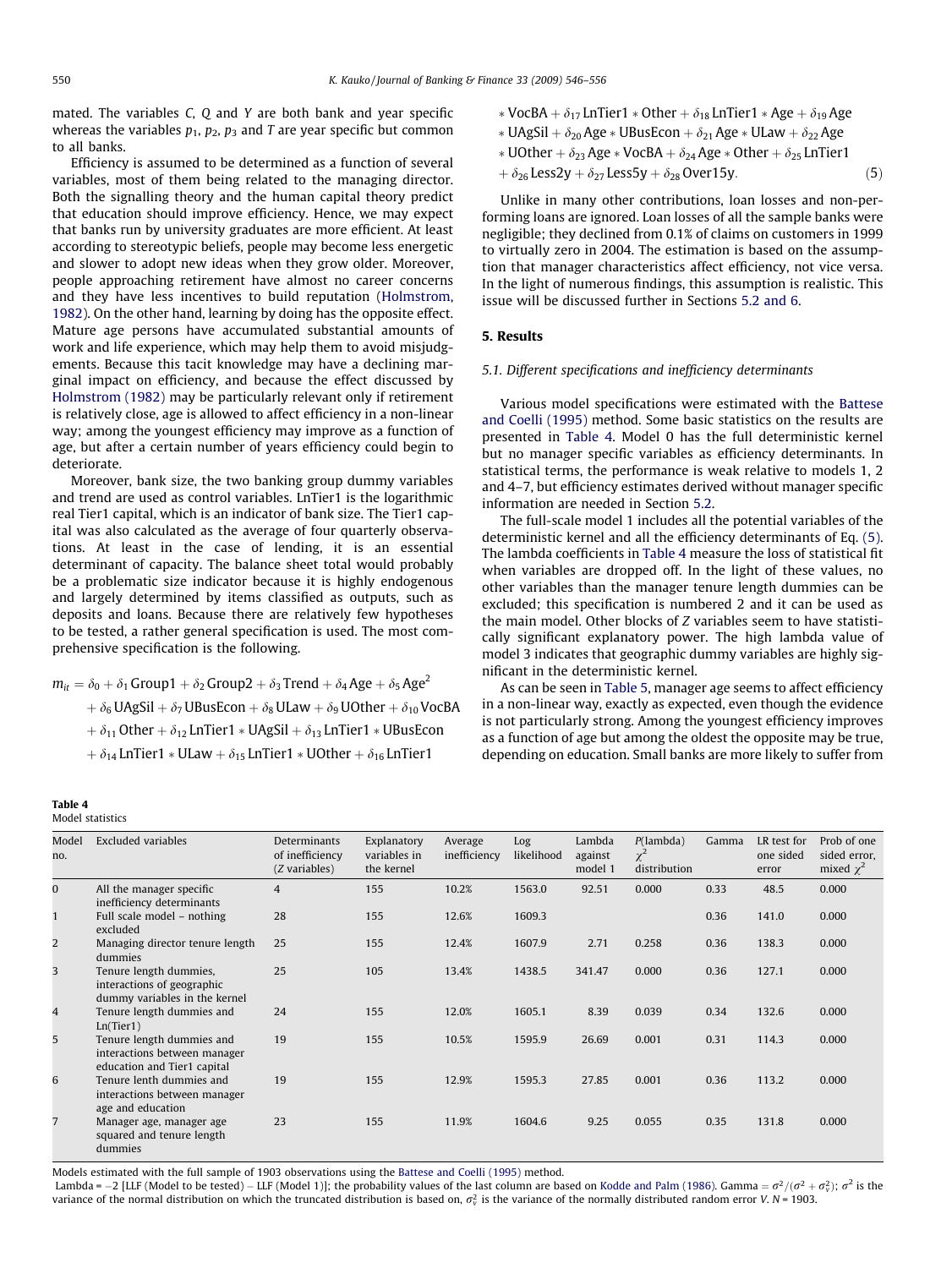<span id="page-5-0"></span>cost inefficiency. Efficiency has improved over time. Differences between banking groups seem to matter.

Interestingly, the impact of education on performance is very complicated and not always easy to understand. As the high lambda values of models 5 and 6 in [Table 4](#page-4-0) indicate, the interactions of education with bank size and manager age are highly significant. Because understanding the impact of different educational variables on efficiency is rather difficult in the presence of all the interaction effects, a few illustrative examples are presented in [Table 6.](#page-6-0)

### Table 5

Determinants of inefficiency

The example values of bank size and manager age refer to the 10th, 50th and 90th percentiles of sample distributions. In the case of a median size bank, the manager should preferably have a university degree in business administration or in fields classified as ''other". A non-university degree in business administration can also be a good educational background, especially in the smallest banks of the sample. A degree in jurisprudence does not predict good performance in cost minimisation, except among the youngest. As a rule, university graduates have a comparative advantage in manag-

|                      | Model 0  | Model 1              | Model 2              | Model 4              | Model 7              |
|----------------------|----------|----------------------|----------------------|----------------------|----------------------|
| Constant             | 0.724    | 1.420                | 1.414                | 0.581                | 0.597                |
|                      | (6.1)    | (3.4)                | (3.5)                | (3.0)                | (5.3)                |
| Group 1              | 0.082    | 0.080                | 0.078                | 0.076                | 0.078                |
|                      | (4.5)    | (4.6)                | (4.5)                | (4.7)                | (4.4)                |
| Group 2              | 0.039    | 0.040                | 0.039                | 0.039                | 0.041                |
|                      | (1.8)    | (1.9)                | (1.9)                | (1.9)                | (2.0)                |
| Trend                | $-0.013$ | $-0.020$             | $-0.019$             | $-0.014$             | $-0.016$             |
|                      | $(-1.2)$ | $(-2.1)$<br>$-0.023$ | $(-2.7)$<br>$-0.024$ | $(-1.6)$<br>$-0.010$ | $(-1.8)$             |
| Age                  |          | $(-2.4)$             | $(-2.4)$             | $(-1.3)$             |                      |
| Age**2               |          | $1.5E - 04$          | $1.6E - 04$          | $1.8E - 04$          |                      |
|                      |          | (1.8)                | (1.9)                | (2.3)                |                      |
| <b>UAgSil</b>        |          | 0.483                | 0.474                | 0.530                | 0.514                |
|                      |          | (2.0)                | (2.0)                | (2.2)                | (2.1)                |
| <b>UBusEcon</b>      |          | 0.450                | 0.444                | 0.514                | 0.573                |
|                      |          | (1.8)                | (1.8)                | (2.0)                | (2.2)                |
| <b>ULAw</b>          |          | 0.214                | 0.217                | 0.264                | 0.272                |
|                      |          | (1.2)                | (1.2)                | (1.5)                | (1.5)                |
| <b>UOther</b>        |          | 1.051                | 1.059                | 1.201                | 1.247                |
|                      |          | (2.2)                | (2.1)                | (2.2)                | (2.3)                |
| VocBA                |          | 0.214                | 0.231                | 0.281                | 0.265                |
|                      |          | (1.5)                | (1.6)                | (1.8)                | (1.6)                |
| Other                |          | 0.457                | 0.455                | 0.420                | 0.422                |
|                      |          | (2.4)                | (2.3)                | (2.1)                | (2.1)                |
| $Ln(Tier1) * UAgSi1$ |          | $-0.092$             | $-0.091$             | $-0.099$             | $-0.092$             |
|                      |          | $(-3.1)$             | $(-3.1)$             | $(-3.5)$             | $(-3.2)$             |
| Ln(Tier1) * UBusEcon |          | $-0.060$             | $-0.060$             | $-0.068$             | $-0.065$             |
|                      |          | $(-2.2)$             | $(-2.2)$             | $(-2.4)$             | $(-2.3)$             |
| $Ln(Tier1) * ULaw$   |          | $-0.059$             | $-0.058$             | $-0.064$             | $-0.060$             |
|                      |          | $(-2.8)$             | $(-2.8)$             | $(-3.2)$             | $(-2.8)$             |
| $Ln(Tier1) * UOther$ |          | $-0.101$             | $-0.104$             | $-0.120$             | $-0.119$             |
|                      |          | $(-1.7)$             | $(-1.6)$             | $(-1.7)$             | $(-1.7)$             |
| Ln(Tier1) * VocBA    |          | $-0.009$             | $-0.012$             | $-0.016$             | $-0.012$             |
| $Ln(Tier1) * Other$  |          | $(-0.6)$<br>$-0.040$ | $(-0.7)$<br>$-0.041$ | $(-1.0)$<br>$-0.036$ | $(-0.7)$<br>$-0.038$ |
|                      |          | $(-1.9)$             | $(-1.9)$             | $(-1.7)$             | $(-1.8)$             |
| $Ln(Tier1) * Age$    |          | $1.1E - 03$          | 0.001                | $-9.3E - 04$         | $8.3E - 05$          |
|                      |          | (1.2)                | (1.2)                | $(-4.0)$             | (0.9)                |
| Age * UAgSil         |          | 0.006                | 0.006                | 0.006                | 0.005                |
|                      |          | (1.8)                | (1.7)                | (1.8)                | (1.5)                |
| Age * UBusEcon       |          | $3.3E - 04$          | $3.4E - 04$          | $3.1E - 04$          | $-1.6E - 03$         |
|                      |          | (0.1)                | (0.1)                | (0.1)                | $(-0.6)$             |
| Age * ULaw           |          | 0.006                | 0.006                | 0.006                | 0.005                |
|                      |          | (2.7)                | (2.6)                | (2.7)                | (2.2)                |
| Age * UOther         |          | $-0.005$             | $-0.005$             | $-0.005$             | $-0.006$             |
|                      |          | $(-1.7)$             | $(-1.5)$             | $(-1.7)$             | $(-1.9)$             |
| Age * VocBA          |          | $-0.003$             | $-0.004$             | $-0.004$             | $-0.004$             |
|                      |          | $(-2.3)$             | $(-2.3)$             | $(-2.4)$             | $(-2.5)$             |
| Age * Other          |          | $-0.003$             | $-0.003$             | $-0.003$             | $-0.003$             |
|                      |          | $(-1.4)$             | $(-1.4)$             | $(-1.5)$             | $(-1.3)$             |
| Ln(Tier1)            | $-0.073$ | $-0.109$             | $-0.106$             |                      | $-0.055$             |
|                      | $(-5.4)$ | $(-2.3)$             | $(-2.2)$             |                      | $(-3.7)$             |
| Less <sub>2y</sub>   |          | 0.011                |                      |                      |                      |
|                      |          | (0.8)                |                      |                      |                      |
| Less5y               |          | $-0.004$             |                      |                      |                      |
|                      |          | $(-0.3)$             |                      |                      |                      |
| Over15y              |          | 0.013                |                      |                      |                      |
|                      |          | (1.3)                |                      |                      |                      |

Delta coefficients of models 0, 1, 2, 4 and 7.

Asymptotic t-values in parentheses.

Missing information on education is the reference case. Age\*\*2 = age squared.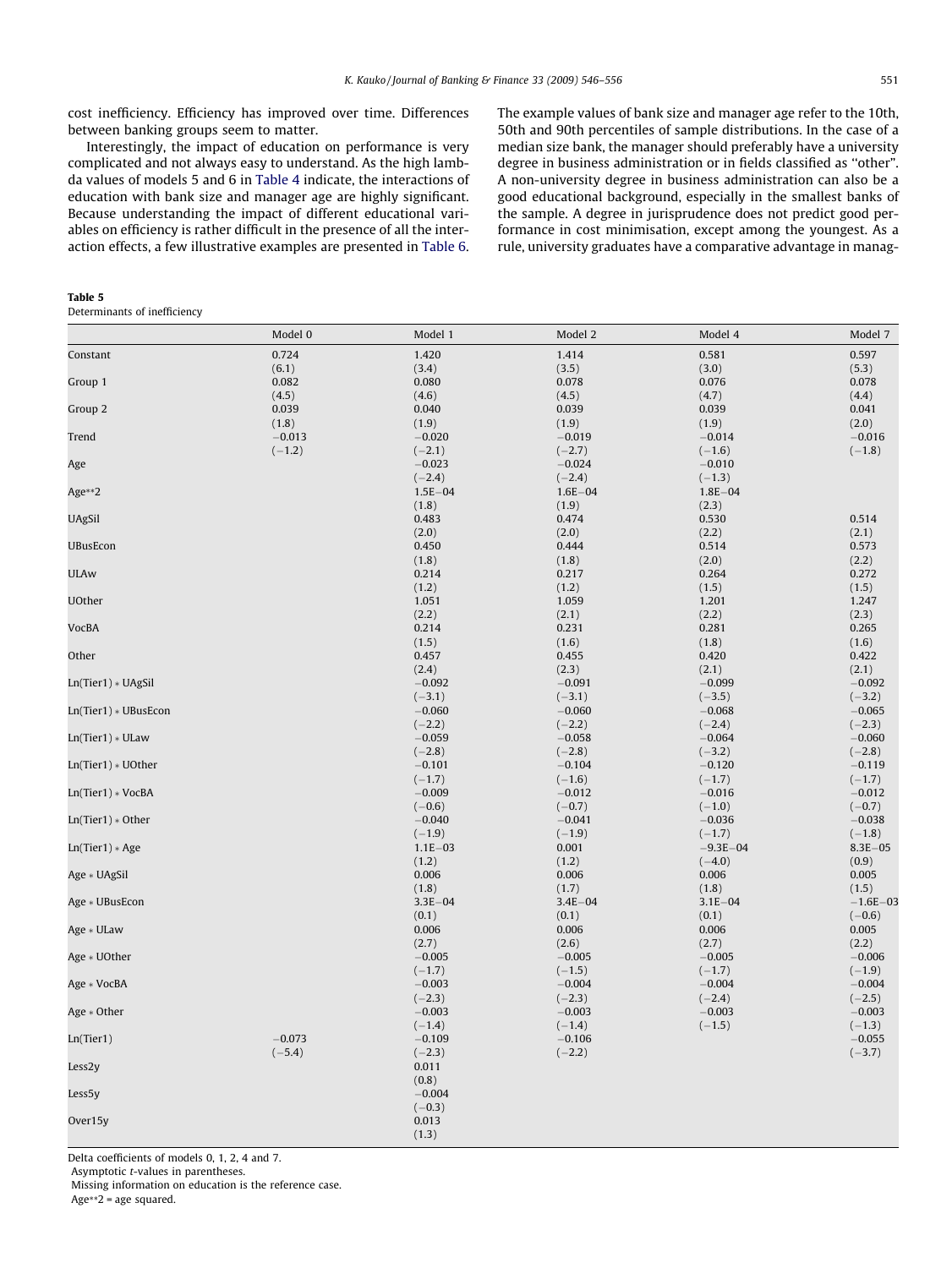<span id="page-6-0"></span>Table 6

| ------- |  |                                 |
|---------|--|---------------------------------|
|         |  | Expected values of inefficiency |

|               | Tier $1 = 5227$<br>$Age = 50$ | Tier $1 = 5227$<br>$Age = 39$ | Tier1=5227<br>$Age = 58$ | Tier $1 = 1735$<br>$Age = 50$ | Tier $1 = 18172$<br>$Age = 50$ |
|---------------|-------------------------------|-------------------------------|--------------------------|-------------------------------|--------------------------------|
| <b>UAgSil</b> | 11.1%                         | 8.5%                          | 15.2%                    | 22.3%                         | 5.4%                           |
| UBusEcon      | 8.9%                          | 8.9%                          | 9.8%                     | 15.4%                         | 5.2%                           |
| ULaw          | 11.6%                         | 9.0%                          | 15.7%                    | 20.0%                         | 6.5%                           |
| <b>UOther</b> | 8.3%                          | 10.5%                         | 7.8%                     | 17.9%                         | 4.2%                           |
| VocBA         | 9.2%                          | 11.1%                         | 8.9%                     | 12.6%                         | 6.6%                           |
| Other         | 9.5%                          | 11.1%                         | 9.5%                     | 15.2%                         | 5.9%                           |
| Missing       | 11.4%                         | 11.7%                         | 12.6%                    | 14.9%                         | 8.6%                           |

Examples of average inefficiencies as a function of managing director age and education with different values of Tier1 capital. Figures based on model 2 delta coefficients and inefficiency term std deviation. All the direct and indirect effects of age, education and bank size taken into account. Group 1 = Group 2 = 0, year = 2004.

ing large banks, which is intuitive. Differences between manager groups are not negligible. For instance, in the case of a median size bank, the difference between the lowest and the highest expected value of inefficiency is almost 8%. There is at least one obvious pattern in the manager specific components of efficiency modes. Educational background matters among the oldest, but among the youngest it seems to be of limited relevance.

In the light of model 2 coefficients, cost minimisation is achieved in very small banks if they are run by relatively mature managers with a non-university degree in business administration. The optimal age seems to be almost 60. In larger banks the optimal manager should have a university degree in fields classified as ''other" and be about 55–60 years old. Model 2 coefficients imply that young managers with a degree in agriculture or silviculture would also achieve good cost efficiency, but drawing this conclusion might not be safe; few managers with this degree are under 40 and none are under 35. As can be seen in Table 7, choosing a manager with ideal characteristics is especially important in very small banks. This is not particularly surprising. In such banks cost efficiency tends to be far below optimal levels, and the potential for improvement is substantial. Large banks tend to be relatively efficient anyway, and not much further cost efficiency can be achieved.

Model 2 coefficients imply that during the last year of the sample, the impact of one year of additional age on the expected value of costs varied, depending on education, between –0.3% and +0.1% if the bank was run by a 38 years old manager. At the age of 50, the impact of an additional year varied between –0.1% and +0.4%. At the age of 58 the impact varied between 0.0% and +0.7%.

### 5.2. Managers and efficiency changes

The high lambda value of model 0 in [Table 4](#page-4-0) implies that certain manager characteristics correlate with efficiency. It has been assumed that the results reflect causalities running from manager characteristics to efficiency, but this is basically a mere assumption. If managers affect efficiency, strong efficiency variation should be more likely if a new manager has recently entered. In some cases a clear deterioration could take place, and in some other cases an improvement might be observed, depending on who is replaced by whom. Instead, if we observe that efficiency variation remains at its average level even after manager changes, we can conclude that the manager is probably irrelevant to cost efficiency, at least in the short run. The 110 banks with full information for the whole period and at least two different managing directors between January 1999 and December 2004 were selected for further analysis.

If two banks have same costs and identical outputs, the Battese– Coelli method may assign them different efficiency estimates. If a bank has efficiency determinants typical for inefficient institutions, the cost function residual is interpreted as inefficiency  $(U_{it})$  rather than mere random noise  $(V_{it})$ . Efficiency estimates should not be derived from manager specific information; hence, model 0 estimates were used.

Efficiency seems to have improved during the observation period. Average improvement of efficiency has varied over time. Some banks have experienced stronger efficiency improvements than others. The component of efficiency improvement that cannot be explained by bank and year specific dummy variables must be due to something else, such as manager changes. The deviation of efficiency change from its expected value is defined as the error term of the following regression

$$
U_{i,t}^{\text{Model 0}} - U_{i,t-1}^{\text{Model 0}} = \beta_i + \alpha_t + \varepsilon_{it}, \tag{6}
$$

where  $\beta$  is a bank specific and alpha a year specific parameter to be estimated and  $\varepsilon_{it}$  is the error term. The absolute value of the error term  $|\varepsilon_{it}|$  measures unexplained efficiency variation in bank *i* year t. Because panel estimations with truncated explained variables pose problems (see e.g. [Baltagi, 2001](#page-10-0), pp. 212–214), the analysis is facilitated by the logarithmic transformation. Hence, in the following analyses, unexpected efficiency variation for bank *i* year *t* is the logarithmic absolute value of the residual; the explained var-iable in [Table 9](#page-7-0) is Ln ( $|\varepsilon_{it}|$ ). Descriptive statistics on this variable are presented in [Table 8,](#page-7-0) column 1.

This proxy for efficiency variation was regressed on the dummy variable NEWBOSS and the lagged value of efficiency, which was used as a control variable. NEWBOSS equals +1 if a new managing

|--|--|

| Estimated model 2 efficiency and improvement potential |  |  |  |  |  |
|--------------------------------------------------------|--|--|--|--|--|
|--------------------------------------------------------|--|--|--|--|--|

| Estimated moder z emercity and improvement potential |                                                  |                                        |                                  |                                       |                                                         |                          |
|------------------------------------------------------|--------------------------------------------------|----------------------------------------|----------------------------------|---------------------------------------|---------------------------------------------------------|--------------------------|
| Range of Tier1<br>capital                            | Number of banks in this<br>size category in 2004 | Average actual model<br>2 inefficiency | Tier1 capital in<br>calculations | Optimal manager,<br>education and age | Estimated model 2<br>inefficiency if optimal<br>manager | Potential<br>improvement |
| 1200-2200<br>4900-5500<br>15000-21000                | 18<br>22<br>18                                   | 15.9%<br>7.9%<br>4.9%                  | 1735<br>5227<br>18172            | VocBA, 60<br>UOther, 60<br>UOther, 55 | 11.7%<br>7.8%<br>4.1%                                   | 4.2%<br>0.1%<br>0.8%     |

Number of banks in 2004 in the size category of column 1 reported in column 2. The estimated average model 2 efficiency of these banks in 2004 reported in column 3. Column 5 describes the optimal manager in a bank of the size in column 4. The expected value of model 2 inefficiency in column 4 bank with optimal manager reported in column 6. The difference between actual (column 3) and potential (column 6) inefficiency in column 7.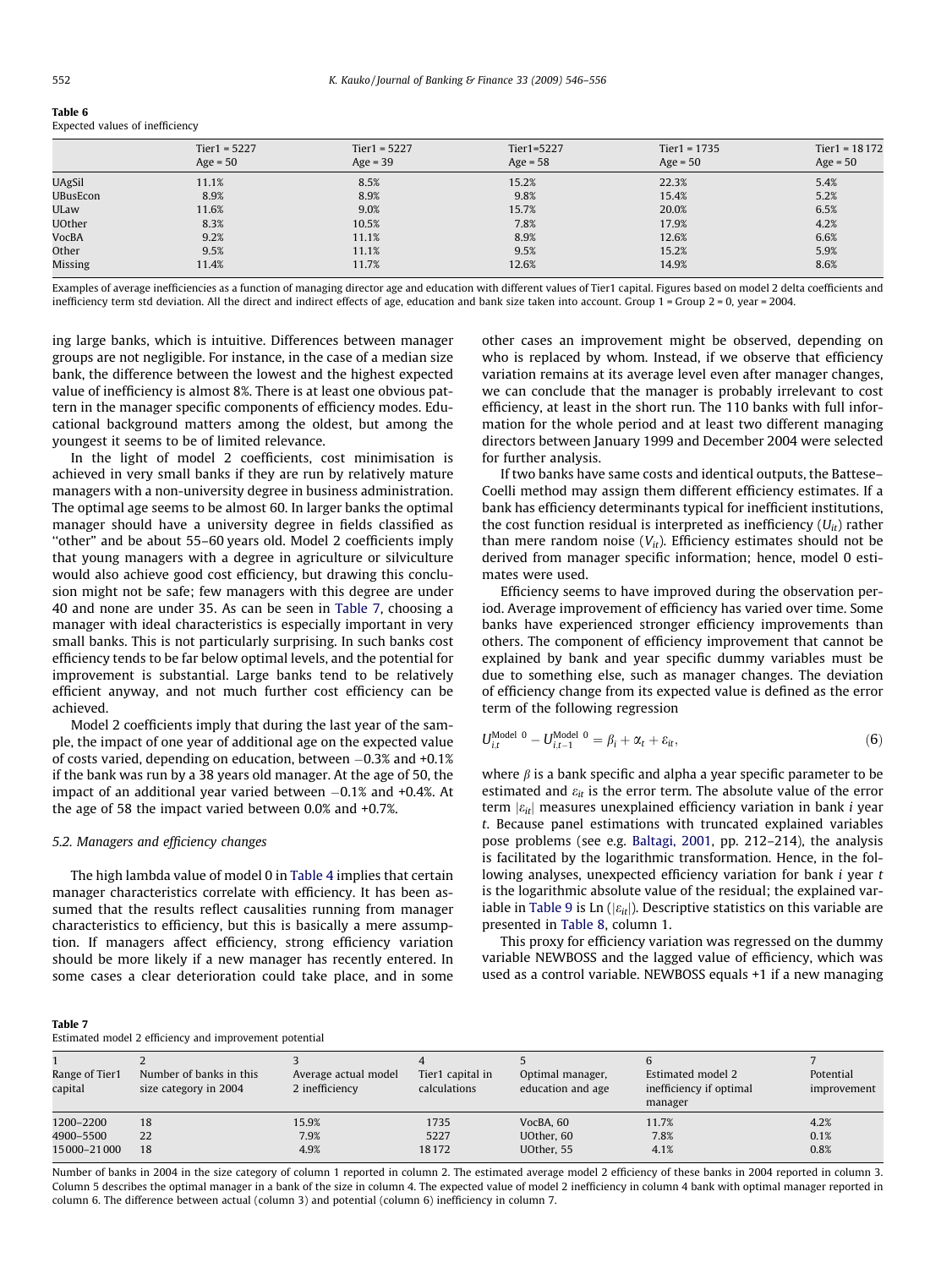<span id="page-7-0"></span>

| Table 8 |                                   |  |
|---------|-----------------------------------|--|
|         | Description of efficiency changes |  |

|               |                             | 2                     |
|---------------|-----------------------------|-----------------------|
|               | $Ln[Abs(\varepsilon_{it})]$ | $Ln(U_{it}/U_{it-1})$ |
| Min           | $-12.42$                    | $-1.74$               |
| 25 percentile | $-5.44$                     | $-0.24$               |
| Median        | $-4.63$                     | $-0.12$               |
| Average       | $-4.76$                     | $-0.04$               |
| 75 percentile | $-4.00$                     | $-0.01$               |
| Maximum       | $-2.00$                     | 1.66                  |
| Skewness      | $-1.01$                     | $-0.03$               |
|               |                             |                       |

Distributional data on estimated efficiency changes.

Sub-sample of 110 banks 2000–2004, N = 550.

Model 0 estimates.

director took office during the year, zero otherwise. As equation 1 of Table 9 demonstrates, a new managing director may affect efficiency already during the same year, and the impact is even stronger during the following year. The statistical significance of crosssection fixed effects implies that there are relatively persistent differences in efficiency variation across banks.

Unfortunately the data does not tell the reason why a bank got a new managing director. However, if the old manager had reached a certain age, retirement is the most likely reason. The dummy variable RETIRED denotes cases where the exiting manager was at least 60 years old. The variable OTHERCH denotes manager changes in other cases. There are 37 presumed retirements and 84 other manager changes. Equation 2 in Table 9 implies that the impact on efficiency variation is stronger if the manager leaves because of reasons other than retirement. If extreme cases where the explained variable is lesser than –7 are excluded, like in equation 5, this finding is even clearer. Interestingly, manager retirements are not systematically followed by above average efficiency variation.

The same explanatory variables were used to explain the simple logarithmic difference of model 0 inefficiency. Descriptive statistics on this variable are presented in Table 8, column 2. The high significance of cross-sectional fixed effects in equation 1 in [Table](#page-8-0) [10](#page-8-0) implies that there are bank-specific trends in levels; certain banks constantly improved their efficiency more than others. As can be seen in equation 1, if anything, efficiency improves when a new managing director enters, but the evidence is weak. Equations 2 and 4 demonstrate that if a manager retires, cost efficiency improves. Equations 2 and 3 find no statistically significant regularity in case of other manager changes. Extreme cases where the absolute value of the difference between  $U_{it}$  and  $U_{it-1}$  is greater than 0.05 were excluded in equation 5, leaving us 507 observations. The main conclusions remain unaffected. The observation that manager retirement is often followed by efficiency improvement is consistent with the argumentation of [Holmstrom \(1982\);](#page-10-0) incentives to work hard weaken when retirement approaches. The new manager is typically more efficient than the old manager immediately before retirement.

Manager salary is included in bank costs. Manager retirement may improve cost efficiency because old managers are paid higher wages than young ones. It may be rational to pay senior employees more than what their productivity would justify because young employees are motivated by deferred compensation and hopes of growing old in the firm [\(Lazear, 1981\)](#page-10-0). If such compensation practices are in place in sample banks, the cost savings due to manager retirement should be particularly strong in small banks where manager salary is probably a more important expenditure item in relative terms. An estimation was run with a sub-sample of observations where the bank had a logarithmic tier1 capital higher than sample average. The results are reported in the 6th equation of [Table 10](#page-8-0); contrary to expectations, retirement enhances efficiency especially in the largest sample banks.

It is not obvious that manager changes are exogenous events. An endogeneity test was carried out analogously to the conventional Hausman test using the added variable approach. Instruments included manager tenure length dummies, manager age variables, group dummy variables and past inefficiency. There was no statistically significant evidence of manager change endogeneity problems, neither in Table 9, nor in [Table 10.](#page-8-0) Interestingly, past inefficiency seemed useless in predicting manager changes. This finding was corroborated by other tests. If lagged manager changes were replaced by future manager changes in the above

#### Table 9

Determinants of efficiency variation, panel least squares

|                                                | No fixed effects           |                            |                                    |                           |                                    |                                |  |
|------------------------------------------------|----------------------------|----------------------------|------------------------------------|---------------------------|------------------------------------|--------------------------------|--|
|                                                | $\bf{0}$                   |                            | 2                                  | 3                         | $\overline{4}$                     | 5                              |  |
| Explained variable $Ln[Abs(\varepsilon_{it})]$ |                            |                            |                                    |                           |                                    |                                |  |
| Constant                                       | $-3.11$<br>$(-8.0)$ ***    | $-4.67$<br>$(-7.5)$ ***    | $-4.68$<br>$(-3.2)$ <sup>***</sup> | $-4.67$<br>$(-7.5)^{***}$ | $-4.51$<br>$(-7.2)$ <sup>***</sup> | $-4.55$<br>$(-8.4)$            |  |
| NEWBOSS <sub>r</sub>                           | 0.22<br>$(1.7)^{^{\circ}}$ | 0.23<br>$(1.9)^{^{\circ}}$ |                                    |                           |                                    |                                |  |
| $NEWBOSS_{t-1}$                                | 0.31<br>$(2.4)$ **         | 0.32<br>$(2.5)$ **         |                                    |                           |                                    |                                |  |
| OTHERCH $t$                                    |                            |                            | 0.34<br>$(2.3)$ **                 | 0.34<br>(2.3)             |                                    | 0.31<br>$(2.3)^{^{\circ}}$     |  |
| OTHERCH $_{t-1}$                               |                            |                            | 0.30<br>$(2.0)$ **                 | 0.30<br>$(2.0)$ **        |                                    | 0.36<br>$(2.6)$ <sup>***</sup> |  |
| RETIRED <sub>t</sub>                           |                            |                            | 0.02<br>(0.1)                      |                           | 0.01<br>(0.0)                      | $-0.02$<br>$(-0.1)$            |  |
| $RETIRED_{t-1}$                                |                            |                            | 0.33<br>(1.5)                      |                           | 0.33<br>(1.5)                      | 0.08<br>(0.4)                  |  |
| $Ln(U_{it-1})$                                 | 0.73<br>$(8.9)$ ***        | 0.08<br>(0.3)              | 0.08<br>(0.3)                      | 0.07<br>$-0.30$           | 0.11<br>(0.4)                      | 0.08<br>(0.3)                  |  |
| LLF                                            | $-865.06$                  | $-733.75$                  | $-732.68$                          | $-734.13$                 | $-737.46$                          | $-629.81$                      |  |
| F-stat<br>$R^2$                                | 21.14<br>0.16              | 2.40<br>0.39               | 2.37<br>0.39                       | 2.39<br>0.39              | 2.32<br>0.38                       | 2.14<br>0.38                   |  |

t Statistics in parentheses.

Statistical significance  $* = 10\%$  level;  $* = 5\%$  level;  $* = 1\%$  level.

Redundant fixed effects in equation 1, period effects F-test 2.3\*\*,  $\chi^2$  11.8\*\*; cross-section F-test 1.6\*\*\*,  $\chi^2$  188.6\*\*\*.

Wald test F stat for equal coefficients of RETIRED<sub>t-1</sub> and OTHERCH<sub>t-1</sub> in equation 2 = 4.20<sup>\*</sup>. 110 cross sections and 550 observations in equations 0-4. 19 extreme observations with explained variable  $\leq 7$  excluded in equation 5.

Fixed cross-section effects and period effects in equations 1–5.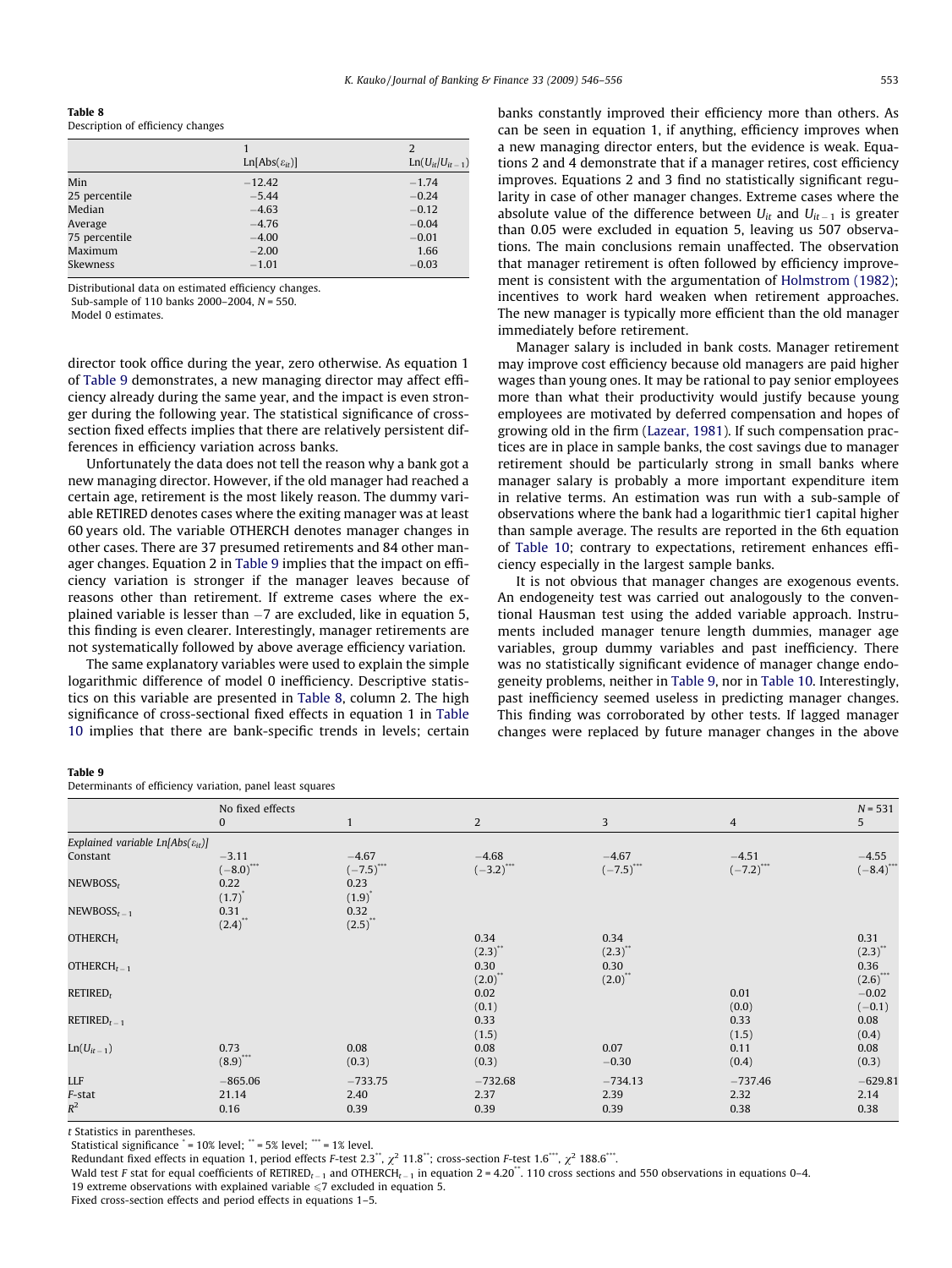#### <span id="page-8-0"></span>Table 10

| Determinants of efficiency improvement, panel least squares |  |  |  |  |  |  |  |
|-------------------------------------------------------------|--|--|--|--|--|--|--|
|-------------------------------------------------------------|--|--|--|--|--|--|--|

|                                          | No fixed effects                   |                                | $N = 507$                | $N = 261$                |                                     |                          |                          |
|------------------------------------------|------------------------------------|--------------------------------|--------------------------|--------------------------|-------------------------------------|--------------------------|--------------------------|
|                                          | 0                                  |                                | $\overline{2}$           | 3                        | $\overline{4}$                      | 5                        | 6                        |
| Explained variable $Ln(U_{it}/U_{it-1})$ |                                    |                                |                          |                          |                                     |                          |                          |
| Constant                                 | $-0.31$<br>$(-7.3)$ <sup>***</sup> | $-2.17$<br>$(-20.0)$ ***       | $-2.18$<br>$(-20.1)$ *** | $-2.19$<br>$(-20.0)$     | $-2.18$<br>$(-20.2)$ <sup>***</sup> | $-1.71$<br>$(-15.4)$ *** | $-2.07$<br>$(-11.6)$ *** |
| NEWBOSS <sub>r</sub>                     | $-0.03$<br>$(-1.1)$                | $-0.02$<br>$(-0.8)$            |                          |                          |                                     |                          |                          |
| $NEWBOSS_{t-1}$                          | $-0.04$<br>$(-1.7)^{^{\circ}}$     | $-0.04$<br>$(-1.9)^{^{\circ}}$ |                          |                          |                                     |                          |                          |
| OTHERCH $t$                              |                                    |                                | 0.01<br>(0.3)            | 0.01<br>(0.3)            |                                     | 0.01<br>(0.5)            | 0.04<br>(1.1)            |
| OTHERCH $_{t-1}$                         |                                    |                                | $-0.02$<br>$(-0.7)$      | $-0.02$<br>$(-0.6)$      |                                     | $-0.02$<br>$(-0.7)$      | 0.01<br>(0.3)            |
| RETIRED <sub>t</sub>                     |                                    |                                | $-0.06$<br>$(-1.8)^{r}$  |                          | $-0.06$<br>$(-1.7)^{*}$             | $-0.04$<br>$(-1.5)$      | $-0.15$<br>$(-3.2)^{4}$  |
| $RETIRED_{t-1}$                          |                                    |                                | $-0.09$<br>$(-2.5)^{**}$ |                          | $-0.09$<br>$(-2.5)^{**}$            | $-0.06$<br>$(-2.0)^{4}$  | $-0.10$<br>$(-2.0)^{**}$ |
| $Ln(U_{it-1})$                           | $-0.08$<br>$(-4.7)$                | $-0.87$<br>$(-19.0)$ ***       | $-0.87$<br>$(-19.1)$ *** | $-0.87$<br>$(-19.0)$ *** | $-0.87$<br>$(-19.2)$ ***            | $-0.67$<br>$(-14.5)$ *** | $-0.77$<br>$(-11.1)$ *** |
| LLF                                      | 46.22                              | 227.67                         | 230.50                   | 225.57                   | 230.06                              | 324.07                   | 138.50                   |
| F-stat<br>$R^2$                          | 8.54<br>0.04                       | 3.83<br>0.51                   | 3.82<br>0.51             | 3.77<br>0.50             | 3.89<br>0.51                        | 2.78<br>0.46             | 2.85<br>0.51             |

t Statistics in parentheses.

Statistical significance  $i = 10\%$  level;  $i * = 5\%$  level;  $i * = 1\%$  level.

Redundant fixed effects in equation 1, period effects F-test 48.5\*\*,  $\gamma^2$  203.8\*\*\*; Cross-section F-test 3.6\*\*,  $\gamma^2$  357.7\*\*\*.

Full sample of 110 cross sections and 550 observations in equations 0–4.

Extreme changes excluded in equation 5.

Banks with below average Tier1 capital excluded in equation 6.

Fixed cross-section effects and period effects in equations 1–6.

equations, neither efficiency improvements nor efficiency variation preceded manager changes. Hence, the development of efficiency probably does not cause manager changes.

## 6. Conclusions and discussion

This paper has presented some evidence on the impact of managers on cost efficiency. The sample consists of Finnish savings and cooperative banks in 1999–2004. Each observation is assigned an efficiency estimate by running [Battese and Coelli \(1995\)](#page-10-0) stochastic frontier translog cost function estimations. Bank output is defined according to the production approach.

There is strong statistical evidence on the impact of manager age and education on performance in cost minimisation, but these effects seem to be rather complicated. In very small banks a vocational level qualification in business administration seems to be the best education, in somewhat larger banks a university degree is preferable. If an old manager retires, a significant cost efficiency improvement typically follows. Non-retirement manager changes also affect efficiency, but both improvements and deteriorations are equally possible. In very small banks, costs could be reduced by several percent by recruiting suitable managers. In somewhat larger banks there is much less potential for cost efficiency improvement, possibly because these banks are already relatively efficient. Even though manager retirement typically improves efficiency, it was found that optimal managers in banks of different sizes are typically over 50. These results may simply imply that experience matters, but serious motivational problems may arise immediately before retirement. The estimated impact of an additional year of age on costs varies between –0.3% and +0.7%, if the tails of the manager age distribution are ignored.

The results were not obtained in controlled experiments. Underlying manager selection and self-selection processes have probably been very complicated. Most mature managers of the sample have been recruited by the industry decades ago. Banking groups' recruitment policies and the attractiveness of the banking industry among young graduates may have varied, implying that if two persons with the same education are born different years, they are not equally likely to have been employed by banks. Employees who have left sample banks are probably no random draw either. Vocational qualifications in business administration may appear well suited for banking because the most skilled of them have been promoted to management. Instead of being promoted, the best lawyers may have left sample banks, creating the illusion that mature lawyers seldom make good managers. It is easy to present a very large number of these kinds of hypothetical selection effects.

Some hypotheses of this kind can be tested (see [Appendix B](#page-9-0)). One might suggest that the sample has been partly selected by boards' practice to lay off poor performers if and only if they have certain observable characteristics, causing correlations between manager characteristics and efficiency. Bank size, geographic location and group dummy variables do not predict manager changes. Inefficiency is not a significant explanatory variable. Interactions of efficiency and university education seem to be irrelevant to manager changes. Having a university degree in law has no interaction effect with inefficiency on manager exit; mature lawyers probably do not appear inefficient because their efficient peers would have left sample banks years ago. There is no evidence on the hypothesis that managers with a non-university degree in business administration would have stayed if and only if their performance is good, which would make mature persons with this education appear efficient. Neither do age and inefficiency have an interaction effect on exit.

It was also tested whether efficient banks tend to recruit certain types of managers. The results are not reported in detail in this paper but some of them may be worth a brief description. It seemed impossible to predict the age and education of entering new managers by using information on the size and efficiency of banks. Past cost efficiency had no explanatory power in predicting whether entering managers have a university degree. Past efficiency did not predict the age of new managers. Cost efficient banks have no particular tendency to recruit mature managers with either a university degree in fields classified as "other" or vocational level qualifications in business administration, even though such managers are commonplace in cost efficient banks. Inefficient banks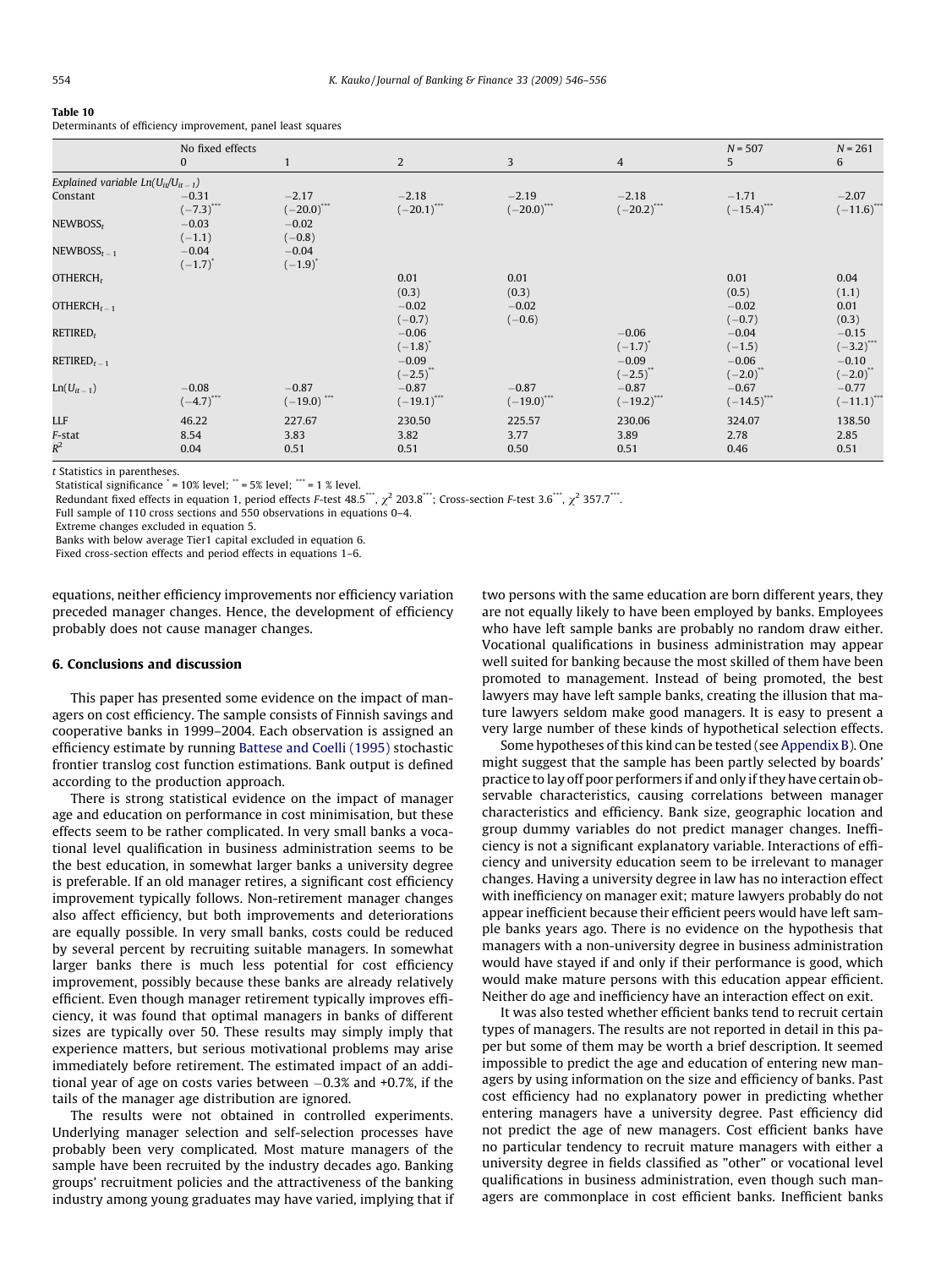<span id="page-9-0"></span>have no particular tendency to recruit mature lawyers. Relatively large, efficient banks do not systematically recruit managers with university degrees in agriculture, silviculture, law, business administration or economics even though these educational backgrounds seem particularly well suited for large banks.

In addition to differences in skills and efforts, we may have measured differences in objectives. Some managers may not try to minimise costs because they are unwilling to lay off loyal employees in high unemployment areas. Some managers may pursue social status by hiring as many subordinates as possible. It is difficult to test whether these kinds of phenomena are present in the sample.

There are many open questions for further research. The data does not contain much explicit information on experience. Banking groups have internal training programmes, and their impact on efficiency could be estimated. Psychometric test results on cognitive skills and other personality characteristics might also be available, and they might have predictive power as efficiency determinants. Testing these kinds of effects would be relatively simple if suitable data were available.

#### Acknowledgements

Thanks are due to Dr. Esa Jokivuolle, Professor Matti Viren, Dr. Jouko Vilmunen, Professor Ari Hyytinen, Dr. Jozsef Molnar, Dr. Juha Kilponen, seminar participants at the Bank of Finland and anonymous referees for several valuable comments. The views expressed are those of the author and do not necessarily reflect the views of the Bank of Finland.

#### Appendix A. Controlling for regional factor price differences

Let us assume the price of the factor 1 in a given geographic area is  $g_1$  times the reference area price, and the price of the factor 2 is  $g_2$  times the reference area price. The relative prices in the equation to be estimated can be decomposed into reference area relative prices and a region specific effect captured by the simple dummy variable.

# $\beta_n$ Ln{g<sub>1</sub>p<sub>1</sub>/(g<sub>2</sub>p<sub>2</sub>)} =  $\beta_n$ Ln(p<sub>1</sub>/p<sub>2</sub>) +  $\beta_n$ Ln(g<sub>1</sub>/g<sub>2</sub>).

If relative input prices in the reference area differ from the national average reported in aggregate statistics, the coefficient  $\beta_n$  captures this difference. The value of  $Ln(g_1/g_2)$  is unknown, but the coefficient of the geographic dummy variable adjusts accordingly.

As to the interaction between factor prices and outputs, the situation is relatively straightforward; the interactions of geographic factors and outputs must be included in the deterministic kernel.

$$
\beta_m \text{Ln}\{g_1 p_1 / (g_2 p_2)\} \text{Ln}(Q_i) = \beta_m \text{Ln}(p_1 / p_2) \text{Ln}(Q_i) + \beta_m \text{Ln}(g_1 / g_2) \text{Ln}(Q_i).
$$

The logarithmic price squared can be decomposed into the squared logarithmic reference area relative price, the interaction of logarithmic relative prices and the geographic factor and the region specific dummy variable.

$$
\beta_{\nu} {\ln(g_1 p_1/(g_2 p_2))}^2 = \beta_{\nu} {\ln(p_1/p_2) + \ln(g_1/g_2)}^2
$$
  
=  $\beta_{\nu} {\ln(p_1/p_2)}^2 + 2\beta_{\nu} \ln(p_1/p_2)$   

$$
* \ln(g_1/g_2) + \beta_{\nu} {\ln(g_1/g_2)}^2.
$$

The explained variable can also be decomposed.

$$
Ln[C/p_2g_2] = Ln[C/p_2] - Ln(g_2).
$$

The term  $Ln(g<sub>2</sub>)$  can be moved to the right side of the equal sign, and it is captured by the simple geographic dummy variable.

# Appendix B. Determinants of manager changes

Logit estimations

|                        | 1       | 2                                            | 3                | 4                                   | 5             | 6             | 7                   |
|------------------------|---------|----------------------------------------------|------------------|-------------------------------------|---------------|---------------|---------------------|
| $\mathcal{C}_{0}^{2}$  | $-1.23$ | $-0.25$                                      | $-0.38$          | $-0.75$ $-1.15$                     |               | 0.90          | 0.08                |
|                        |         | $(-7.4)$ $(-1.0)$ $(-0.6)$ $(-0.5)$ $(-0.7)$ |                  |                                     |               | (0.8)         | (0.1)               |
| $U_{i1999}$            | $-0.04$ | $-0.03$                                      | $-0.03$          | $-0.06$                             | 1.49          | $-2.60$       | 0.00                |
|                        |         | $(-0.1)$ $(-0.1)$ $(0.5)$                    |                  | $(-0.2)$ $(0.5)$                    |               | $(-1.3)$      | (0.2)               |
| LnTier1                |         | $-0.12$                                      | $-0.12$          | $-0.10$                             | $-0.01$       |               |                     |
|                        |         |                                              |                  | $(-0.7)$ $(-0.1)$ $(-0.6)$ $(-0.1)$ |               |               |                     |
| Group 1                |         |                                              | 0.58             | 0.56                                | 0.59          | 0.57          | 0.58                |
| Group 2                |         |                                              | (1.3)<br>0.40    | (1.4)<br>0.34                       | (1.5)<br>0.46 | (1.5)<br>0.49 | (1.5)<br>0.49       |
|                        |         |                                              | $(-0.8)$ $(0.8)$ |                                     | (1.1)         | (1.2)         | (1.2)               |
| G <sub>1</sub>         |         |                                              |                  | 0.62                                |               |               |                     |
|                        |         |                                              |                  | (0.7)                               |               |               |                     |
| G2                     |         |                                              |                  | $-0.11$                             |               |               |                     |
|                        |         |                                              |                  | $(-0.1)$                            |               |               |                     |
| G3                     |         |                                              |                  | 0.20                                |               |               |                     |
|                        |         |                                              |                  | (0.2)                               |               |               |                     |
| G4                     |         |                                              |                  | 0.19                                |               |               |                     |
|                        |         |                                              |                  | (0.2)                               |               |               |                     |
| G5                     |         |                                              |                  | 1.12                                |               |               |                     |
|                        |         |                                              |                  | (1.2)                               |               |               |                     |
| G6                     |         |                                              |                  | 0.08                                |               |               |                     |
| G7                     |         |                                              |                  | (0.1)<br>0.71                       |               |               |                     |
|                        |         |                                              |                  | (0.8)                               |               |               |                     |
| G8                     |         |                                              |                  | $-0.53$                             |               |               |                     |
|                        |         |                                              |                  | $(-0.6)$                            |               |               |                     |
| G9                     |         |                                              |                  | 0.06                                |               |               |                     |
|                        |         |                                              |                  | (0.1)                               |               |               |                     |
| G-Urban                |         |                                              |                  | $-1.03$                             |               |               |                     |
|                        |         |                                              |                  | $(-0.9)$                            |               |               |                     |
| <b>ULaw</b>            |         |                                              |                  |                                     |               |               | $-0.05$             |
|                        |         |                                              |                  |                                     |               |               | $(-0.1)$            |
| $U_{i1999}$ *          |         |                                              |                  |                                     |               |               | $-0.06$             |
| ULaw                   |         |                                              |                  |                                     |               |               | $(-0.1)$            |
| VocBA                  |         |                                              |                  |                                     |               |               | 0.17                |
|                        |         |                                              |                  |                                     |               |               | (0.4)               |
| $U_{i1999}$ *<br>VocBA |         |                                              |                  |                                     |               |               | $-0.60$<br>$(-0.7)$ |
| Age                    |         |                                              |                  |                                     |               | $-0.05$       |                     |
|                        |         |                                              |                  |                                     |               | $(-2.0)$      |                     |
| $U_{i1999*}$           |         |                                              |                  |                                     |               | 0.05          |                     |
| Age                    |         |                                              |                  |                                     |               | (1.3)         |                     |
| $U_{i1999}$ *          |         |                                              |                  |                                     | 0.02          |               |                     |
| UnivEduc               |         |                                              |                  |                                     | (0.0)         |               |                     |
| $U_{i1999}$ *          |         |                                              |                  |                                     | $-0.19$       |               |                     |
| Ln(Tier1)              |         |                                              |                  |                                     | $(-0.5)$      |               |                     |
| UnivEduc               |         |                                              |                  |                                     | $-0.30$       |               |                     |
|                        |         |                                              |                  |                                     | $(-0.8)$      |               |                     |
| McFadden               | 0.00    | 0.00                                         | 0.01             | 0.04                                | 0.01          | 0.02          | 0.02                |
| R <sub>2</sub>         |         |                                              |                  |                                     |               |               |                     |
| LR Stat                | 0.02    | 0.63                                         | 3.68             | 13.47                               | 4.68          | 7.05          | 5.96                |
| Prob of                | 0.89    | 0.73                                         | 0.48             | 0.49                                | 0.70          | 0.22          | 0.65                |
| LR stat                |         |                                              |                  |                                     |               |               |                     |

Explained variable = 1 if OTHERCH equals 1 at least once in 2000–2004. Crosssection,  $N = 309$ . In 69 cases explained variable = 1.

 $t$ -Stats in parentheses.  $\ddot{\cdot}$  = Statistical significance at the 5% level.

Gs are geographic dummy variables. All the explanatory variables are 1999 values. UnivEduc = 1 if the manager has a university degree in any discipline, zero otherwise.

 $U_{i1999}$  = Model 2 inefficiency in 1999.